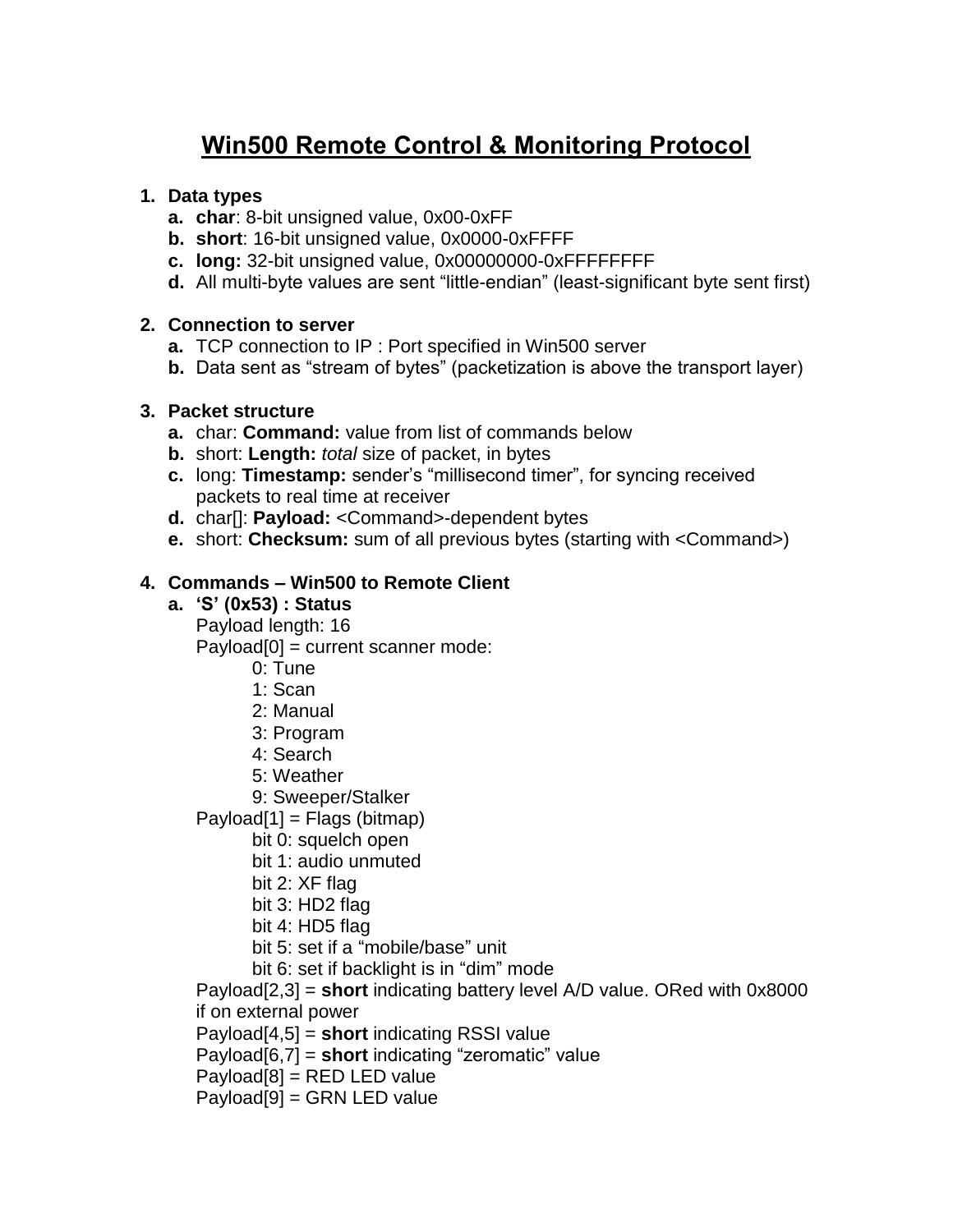Payload[10] = BLU LED value Payload $[11,14]$  = currently-tuned frequency, in Hz Payload $[15]$  = current rx mode: AM=0, FM=1, NFM=2

# **b. 'L' (0x4C) : LCD Data – full**

*Note: Win500 also supports connections to the PSR-310/410 scanners, which have a 5th line of LCD text. If Win500 is connected to such a scanner, then the payload will be 82 bytes long: 80 bytes of LCD data, with the icons at offsets 80 and 81. It is up to the client app to look at the length field, verify that it indicates a payload of 66 or 82, then decide how much LCD data is present and how to display it. The information below is for a non-310/410 scanner.*

Payload length : 66  $Payload[0,63] = LCD text, top-left to bottom-right$ Payload[64] = LCD Icons (bitmap) bits 0-2: signal bars, 0-5 bit 3: 'S' bits 4-5: battery Payload[65] = LCD Icons (bitmap) bit  $0: 'F'$ bit 1: 'G' bit 2: 'A' bit 3: 'T' bit 4: <up arrow> bit 5: <down arrow> bit 6: backlight on

# **c. 'A' (0x41) : Audio samples, compressed**

Payload length : variable, must be deduced from packet's **Length** value. Should be verified against 'dwBufferLength' field in the WAVEHDR structure.

Payload[] : audio sample data

# **d. 'a' (0x61) : Audio samples, uncompressed**

Payload length : variable, must be deduced from packet's **Length** value. Should be verified against 'dwBufferLength' field in the WAVEHDR structure. Payload[] : audio sample data

# **e. 'C' (0x43) : Server information**

Payload length: 5 Payload[0] = Flags (bitmap) bit 0: Win500 server allows control of scanner Payload[1] = Win500's remote protocol version  $Payload[2] - Payload[3] = reserved>$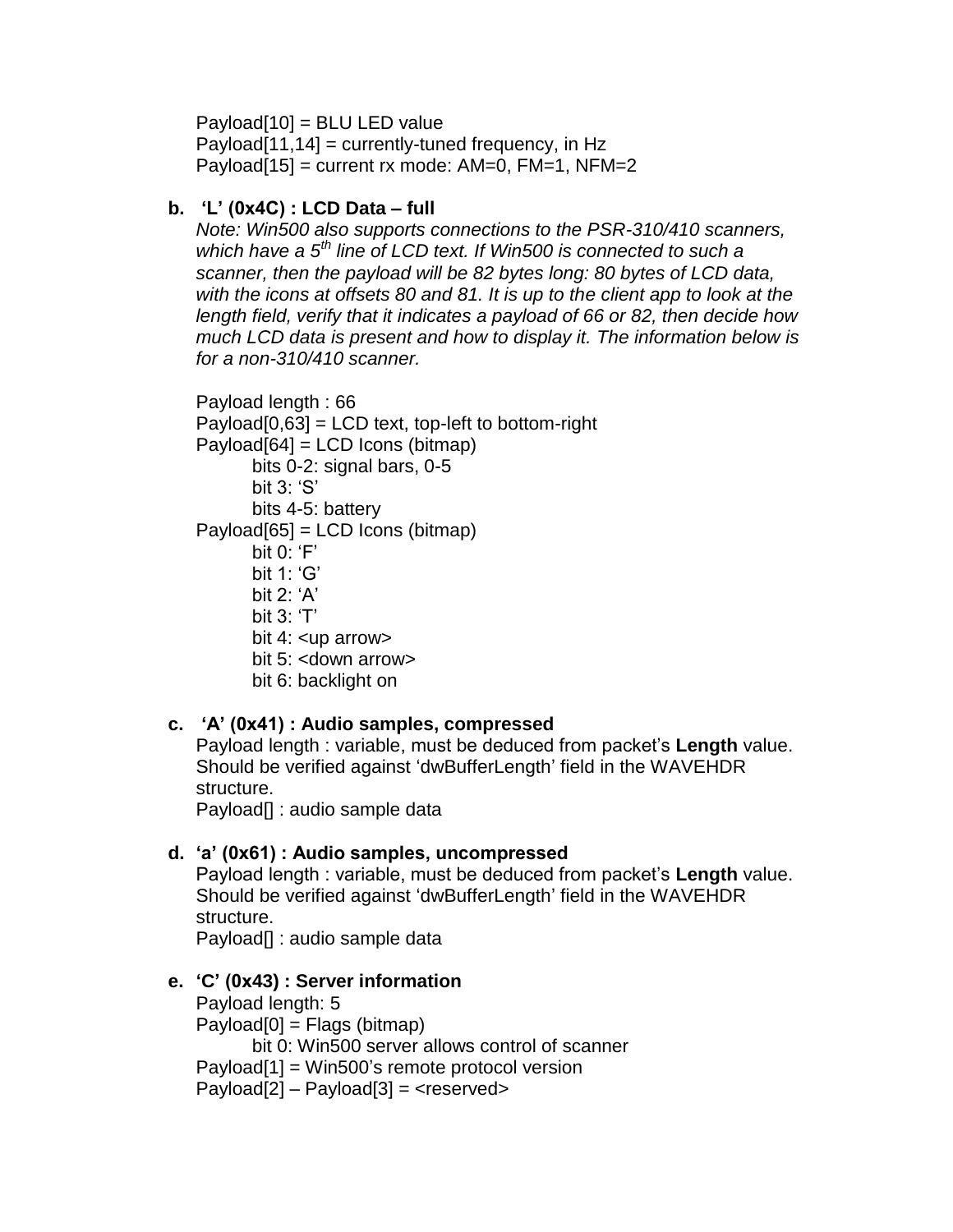$Payload[4] = 'D'$  if server instructing client to close the connection

## **f. 'l' (0x6C) : Log Message**

Payload length: variable  $Pavload[] = string data, or special flags$ 

This represents text strings or control messages for the log message window as seen in the Win500 Remote Client Windows application. On a small, remote device, it may not be desired to handle these messages.

If the payload length is 1, then the payload consists of a single byte indicating a control flag. At present, the only valid control flag value is 0xFF. This tells the client to erase the last line of the log message window (generally, because a new string will be coming to replace it, e.g. when a new CTCSS value has been detected on a "searching" channel).

If payload length is greater than 1, then the payload is a <nul>-terminated ASCII string of text for the log message window. The client should verify that the last byte of the payload, as determined by the payload length, is really 0x00.

## **g. 't' (0x74) : "Chat" message**

Payload length: variable  $Payload[] = string data$ 

This represents a text string sent via Win500's "Chat Send" function. It's a <nul>-terminated string and should be validated in the same way as the 'l' command above. On a small, remote device, it may not be desired to handle these messages.

#### **5. Commands – Remote Client to Win500**

# **a. 't' (0x74) : "Chat" message** Payload length: variable

 $Payload[] = string data$ 

This represents a <nul>-terminated ASCII text string sent to Win500, for display in its log message window. A small, remote device may not wish to generate this message.

## **b. 'c' (0x63) : Info request**

Payload length: 0

This asks Win500 to send the "Server Information" message above (command 'C', 0x43). The client should not sit and wait for a response; it should continue normal operation and handle the response if/when it is received.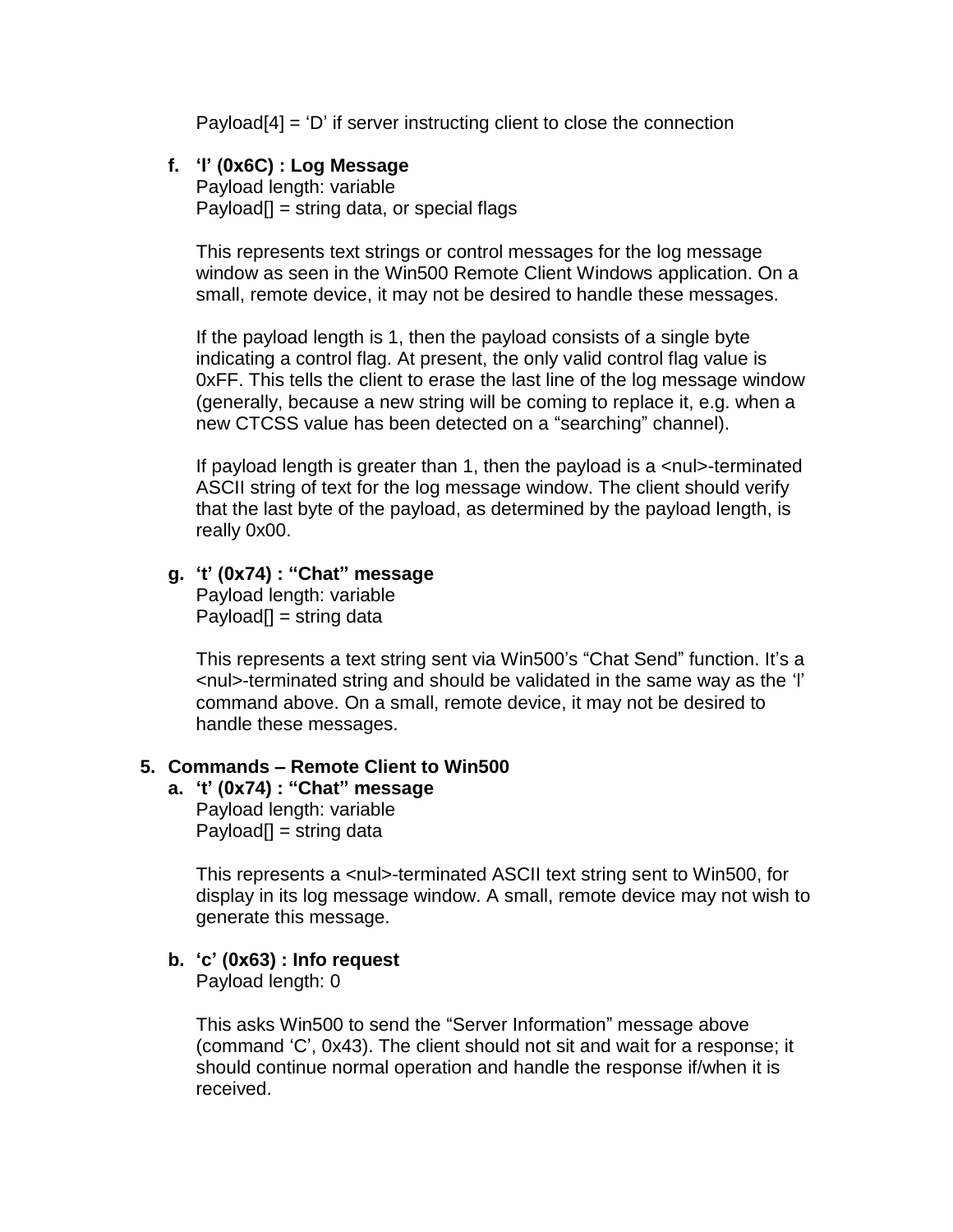#### **c. 'k' (0x6B) : Key press data** Payload length: 1  $Payload[0] = key code$

This is a key press that Win500 will forward to the connected scanner. The key values can be found in the PSR-500 manual, in Appendix A "Remote Control Protocol".

#### **6. Audio sample format**

All audio samples correspond to Microsoft's WAV format, 8000 samples per second, 8 bits per sample, monaural. Uncompressed data is plain PCM, while compressed data is GSM6.10. Each Payload<sup>[]</sup> starts with a Microsoft **[WAVEHDR](http://msdn.microsoft.com/en-us/library/aa909814.aspx)** structure; the remainder of the payload is the sample data. The "pointer" members of the **WAVEHDR** structure are not valid.

It is presumed that the reader is familiar with whatever coding is required to "play audio" on his target platform / environment, so details are not specified here. However, on the Windows Mobile ("Pocket PC") platform, I used the various *waveOut* APIs, such as *waveOutOpen, waveOutSetVolume, waveOutPrepareHeader, waveOutWrite, waveOutUnprepareHeader, waveOutReset,* and *waveOutClose*.

#### **7. Recommended processing/parsing of received data**

Since Win500 sends its data over the stream-oriented TCP transport, the client will not receive "packets" from the transport. Instead, TCP delivers a stream of bytes. The client must parse the received stream, looking for command bytes, extracting (and validating) the "length" field, then validating the checksum. Only after completely validating a received packet should the client attempt to act on that data. This is especially true if there is some active TCP agent (like my TCPMux program) between Win500 and the client app.

Here is some pseudo-code describing the recommended method:

// Some function that tells us the socket is still connected to the host int SocketConnected**(** void **);** // Some function that reads data from a socket, returning the number // of bytes read. Places the data at <br/> <br/>kbuffer>, only reading up to // <availableSpace> int SocketReceive**(** unsigned char **\***buffer**,** int availableSpace **);** // Some function that processes valid received packets. void ProcessPacket**(** unsigned char Cmd**,** unsigned char **\***Payload**,** int PayloadLen **);** // the standard C "memmove()" function void **\***memmove**(** void **\***dest**,** const void **\***src**,** size\_t count **);** const int RxBufferSize **=** 20000**;** unsigned char RxBuffer**[** RxBufferSize **];**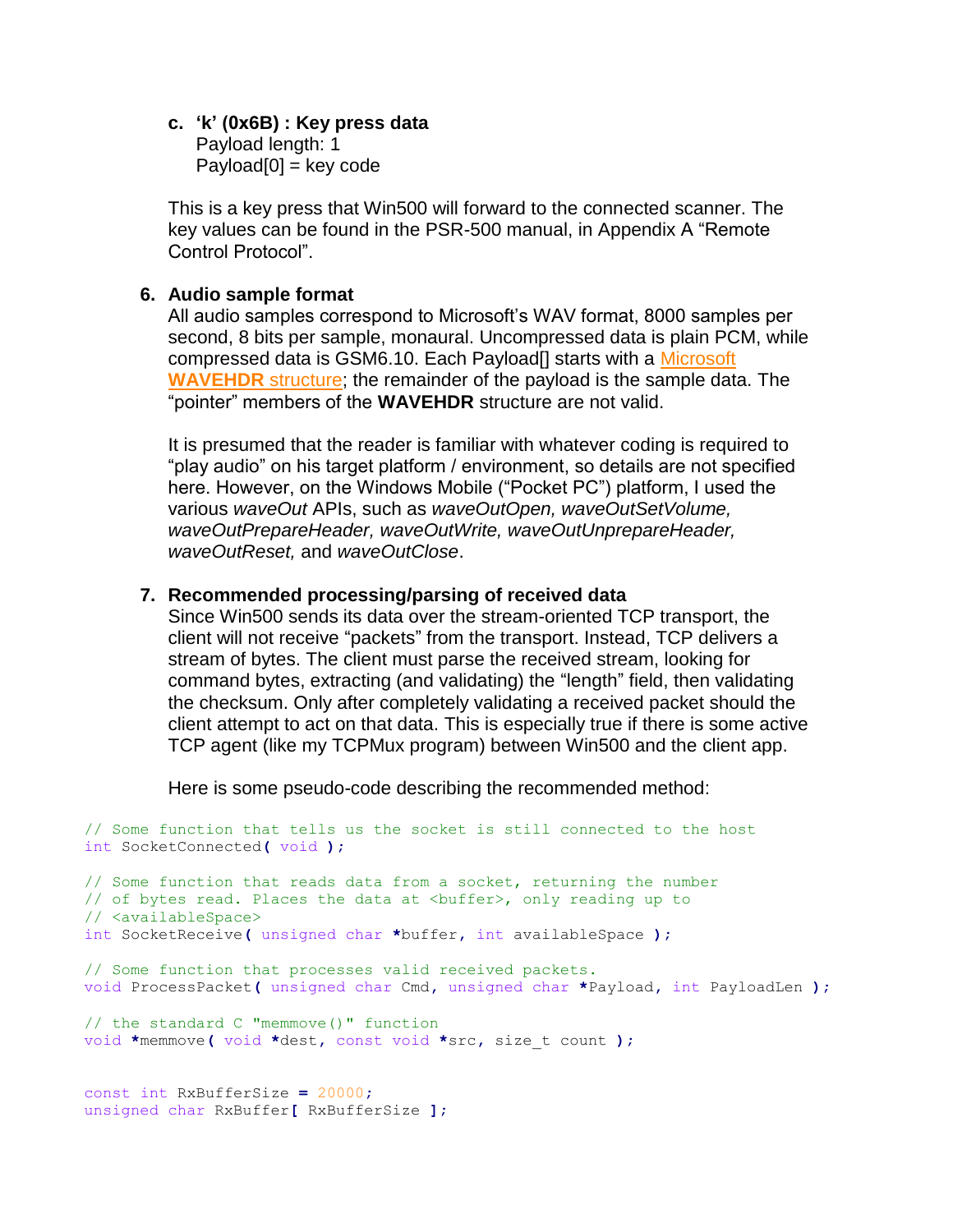```
int RxLength;
RxLength = 0;
while ( SocketConnected() )
    {
    // try to get some data from the socket
    int bytes = SocketReceive( RxBuffer + RxLength, RxBufferSize - RxLength );
    if ( bytes ) // got some data
 {
        RxLength += bytes;
        int done = 0;
        int needBufferShift = 0;
        do
 {
            // if some 'valid' check below failed, throw away the first received
            // byte
            if ( needBufferShift )
{
                memmove( RxBuffer + 0, RxBuffer + 1, RxLength - 1 );
                RxLength--;
                needBufferShift = 0;
 }
            // make sure we have the minimum byte count for a packet
            if ( RxLength < 9 )
{
                done = 1;
                continue;
 }
            // get the "command" byte
            unsigned char cmd = RxBuffer[ 0 ];
            // Make sure command byte is valid. Also take this opportunity to get
            // an "expected packet length"
            int expectedSize = 0, expectedSize310 = 0;
            switch ( cmd )
{
                // invalid command byte. Toss it and keep trying
               default:
                    needBufferShift = 1;
                    continue;
                // fixed-size packets
               case 'S':
                    expectedSize = 25;
                    break;
                case 'L':
                    expectedSize = 75;
                    expectedSize310 = 91;
                    break;
                case 'C':
                    expectedSize = 14;
```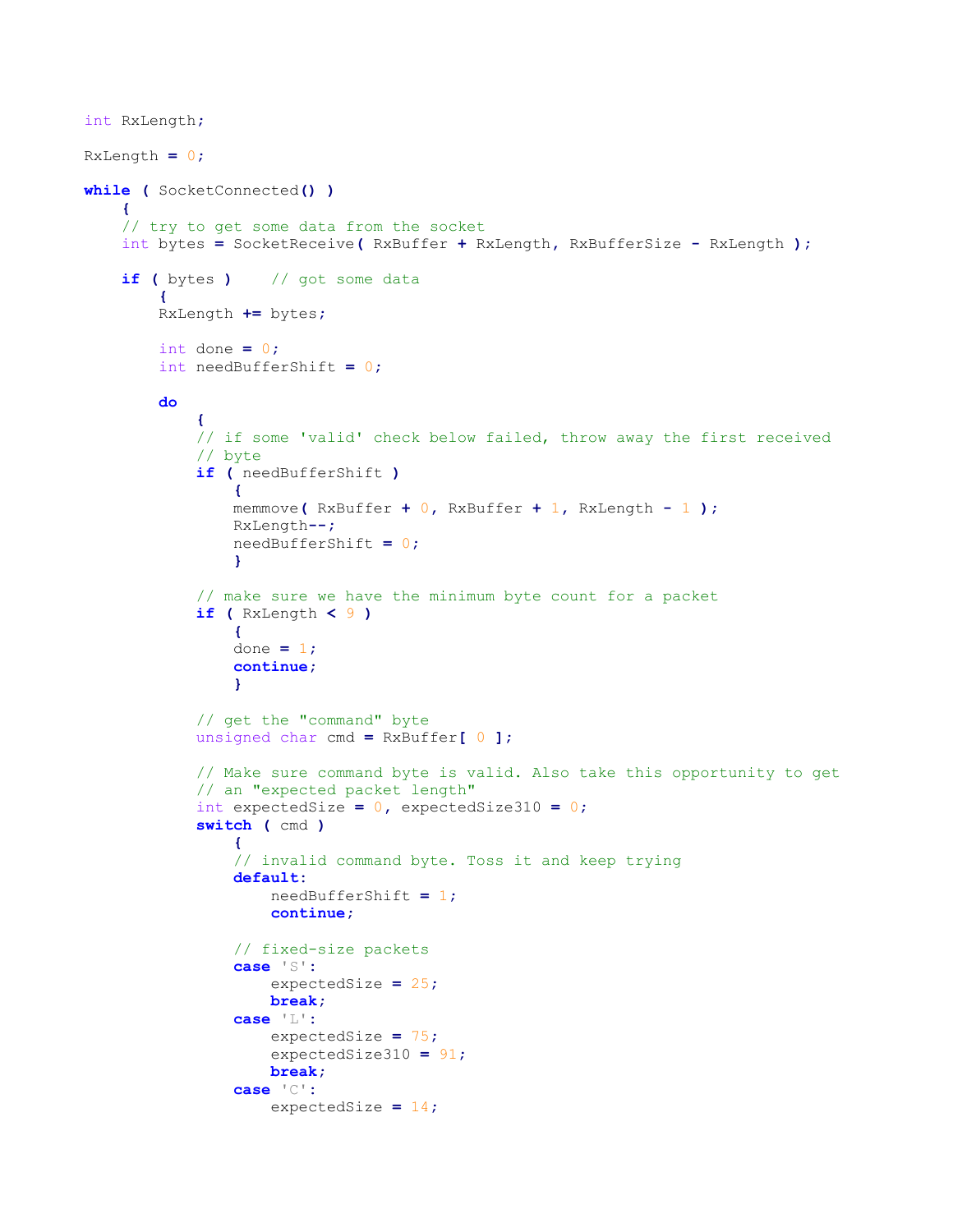```
 break;
                // variable-length packets... just leave the expected sizes == 0
               case 'A':
                case 'a':
                case 'l':
                case 't':
                   break;
 }
            // Note that in the above, we handled ALL possible commands, even those
            // we may not be interested in (e.g. 't' and 'l'). We do this so that
            // we can more easily sync to the actual packet boundaries
            // Now extract the total packet length
            int packetLen = (int)RxBuffer[1] + (int)RxBuffer[2] * 256;
            // If the indicated length is something ridiculous, then the packet
            // can't possibly be valid (or we're not yet synced)
            if ( packetLen < 9 || packetLen > 20000 )
{
                needBufferShift = 1;
                continue;
 }
            // For the fixed-size packets, make sure it matches what we expect. If
            // it doesn't, toss the first byte as we did above and continue
            if ( expectedSize && packetLen != expectedSize &&
                 expectedSize310 && packetLen != expectedSize310 )
{
                needBufferShift = 1;
                continue;
 }
           // look at the variable-length packets, and make sure <packetLen> looks
            // good...
            // Ah - but before we look at those packets, we have to make sure we
            // have enough data (we're going to be looking into the packet!).
            // If we don't have enough bytes, wait for more
            if ( RxLength < packetLen )
{
               done = 1;
                continue;
 }
            // OK, now we'll go look at the variable-length packets
            // first, the audio packets
           if ( cmd == ^{\dagger} A' || cmd == ^{\dagger} a' )
{
                LPWAVEHDR pWaveHdr = (LPWAVEHDR)(RxBuffer + 7);
                expectedSize = 9 + sizeof(WAVEHDR) + pWaveHdr->dwBufferLength;
                if ( packetLen != expectedSize )
 {
                  needBufferShift = 1;
```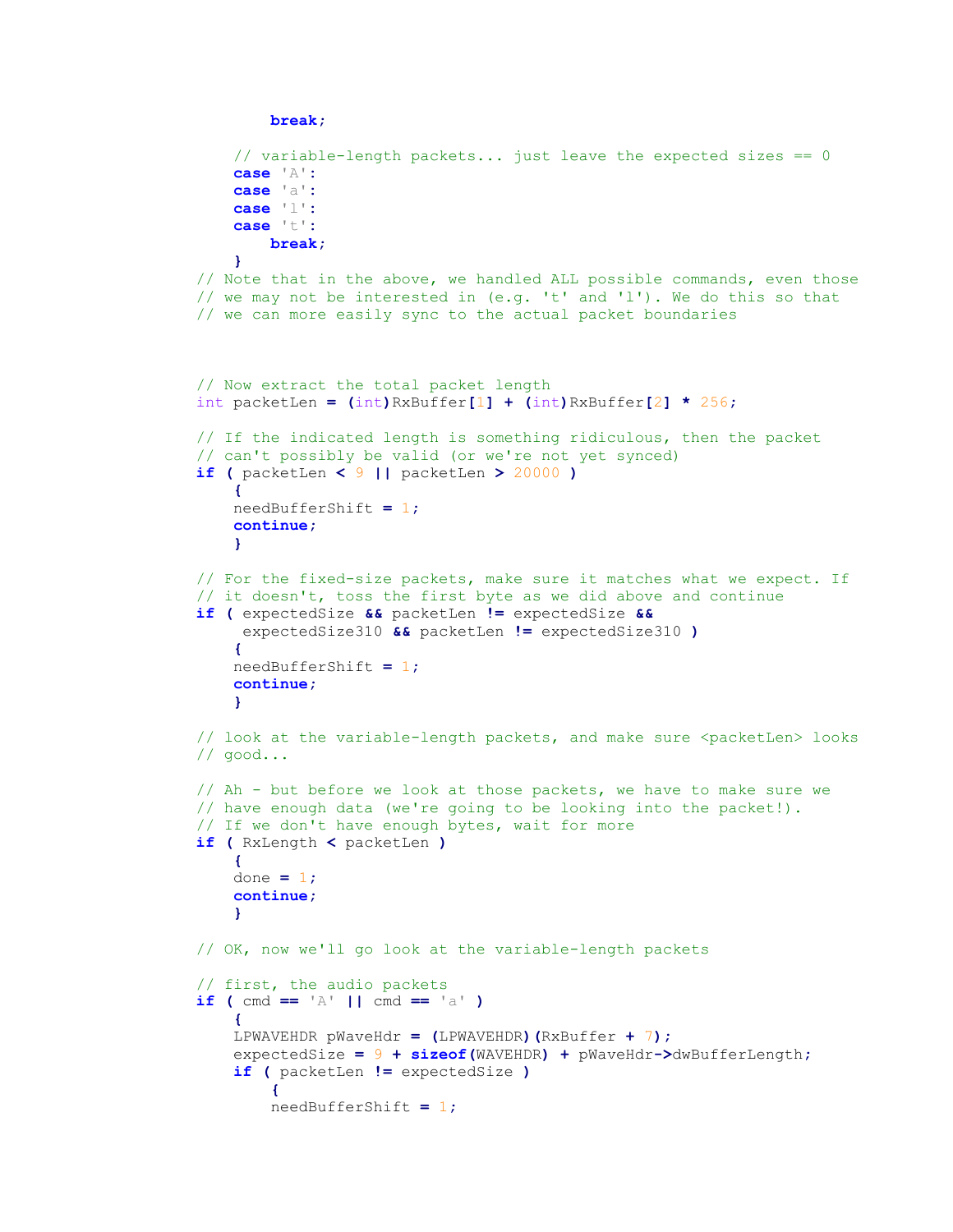```
 continue;
                  }
 }
           // now the log message packet
          if ( cmd == '1' )
{
              // make sure it's either a single 0xFF byte or a <nul>-terminated
               // string
              if ( (packetLen == 10 && RxBuffer[7] != 0xFF) ||
                    (packetLen != 10 && RxBuffer[packetLen-3] != 0x00) )
 {
                  needBufferShift = 1;
                   continue;
                  }
 }
           // check for chat text. Make sure it's null-terminated
          if ( cmd == 't' )
{
               if ( RxBuffer[packetLen-3] != 0x00 )
 {
                  needBufferShift = 1;
                   continue;
                  }
 }
           // calculate checksum on rx data
           unsigned short rs;
           int i;
           for ( i=0, rs=0; i<packetLen-2; rs += RxBuffer[i++] );
           // extract received checksum
           unsigned short s = (unsigned short)RxBuffer[packetLen-2] +
                             (unsigned short)RxBuffer[packetLen-1] * 256;
           // if calculated checksum doesn't match the received, toss first byte
           // and keep trying
           if ( s != rs )
{
               needBufferShift = 1;
               continue;
 }
           // Wheee! We have a complete, valid packet. Go do something (or
           // nothing) with it...
           ProcessPacket( cmd, RxBuffer + 7, packetLen - 9 );
           // And remove the packet from the receive buffer
           if ( RxLength == packetLen )
               // shortcut... buffer had exactly one packet, so just zero the
               // length
              RxLength = 0;
           else
{
               memmove( RxBuffer, RxBuffer + packetLen, RxLength - packetLen );
```